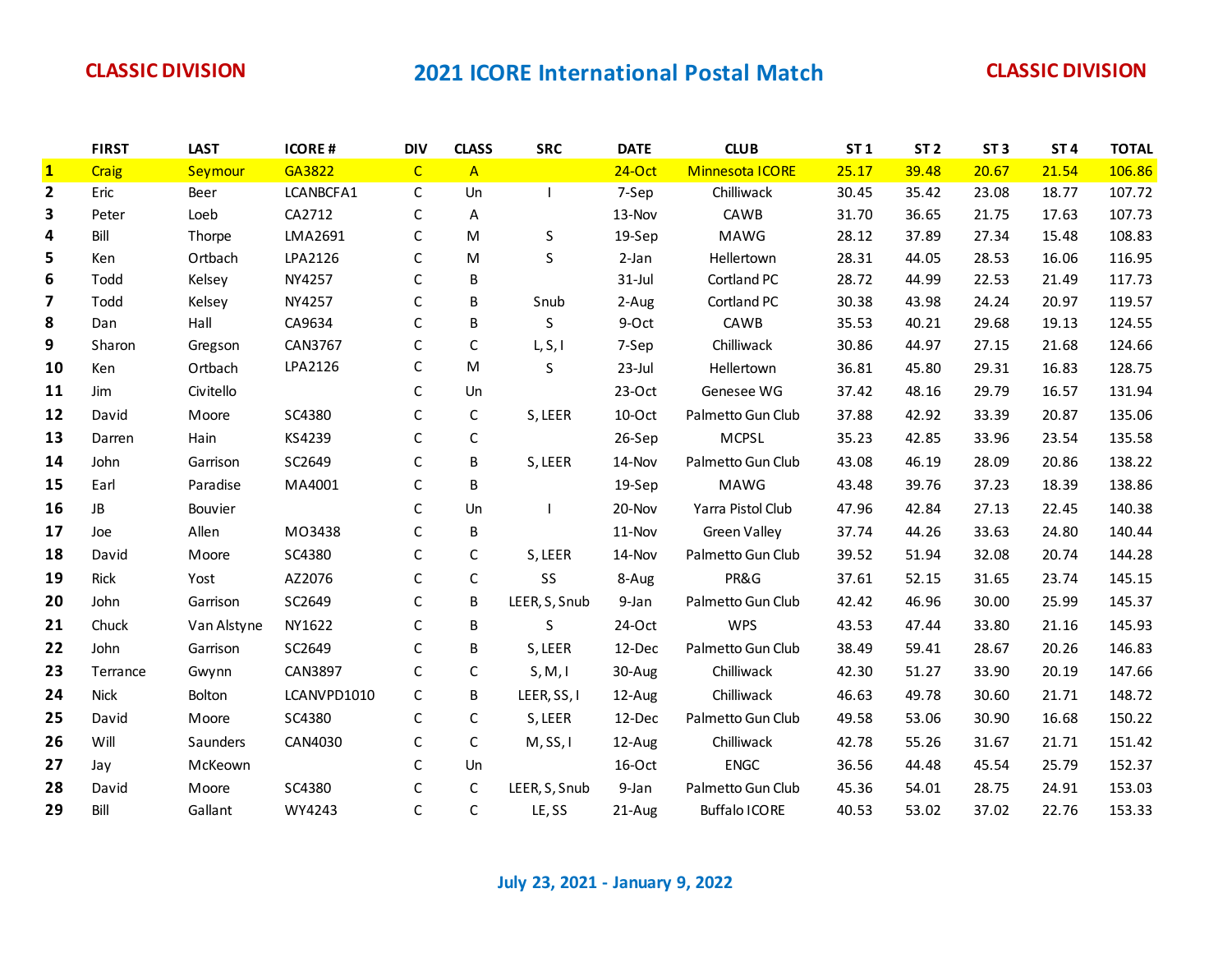| 30 | Tom          | Ricker          | MO3466      | C            | В            |               | 29-Aug   | <b>MCPSL</b>         | 39.25 | 57.50 | 32.66 | 25.67 | 155.08 |
|----|--------------|-----------------|-------------|--------------|--------------|---------------|----------|----------------------|-------|-------|-------|-------|--------|
| 31 | Ken          | <b>Billings</b> | SC2676      | $\mathsf C$  | $\mathsf{C}$ | LEER, S, Mil  | 9-Jan    | Palmetto Gun Club    | 45.50 | 48.80 | 39.85 | 21.12 | 155.27 |
| 32 | Jeffrey      | Harrison        | FL3779      | C            | B            | S             | 9-Oct    | Volusia County GC    | 35.50 | 54.26 | 43.95 | 23.33 | 157.04 |
| 33 | Adam         | Baird           |             | $\mathsf{C}$ | Un           |               | 20-Nov   | Yarra Pistol Club    | 45.65 | 54.77 | 35.31 | 22.48 | 158.21 |
| 34 | Mike         | Doyle           | KS4364      | C            | $\mathsf C$  | SS            | 26-Sep   | <b>MCPSL</b>         | 46.75 | 51.88 | 35.03 | 25.04 | 158.70 |
| 35 | Tom          | Miller          | PA3347      | C            | $\mathsf{C}$ | $\sf S$       | 7-Jan    | Hellertown           | 52.29 | 48.34 | 39.36 | 19.45 | 159.44 |
| 36 | Paul         | Saccoccie       | NY4031      | $\mathsf{C}$ | B            | GS            | 24-Oct   | <b>WPS</b>           | 48.30 | 56.45 | 36.41 | 18.63 | 159.79 |
| 37 | Paul         | Thomas          | AUS3616     | $\mathsf{C}$ | $\mathsf{C}$ | I, S          | 26-Dec   | <b>MDPC</b>          | 41.48 | 55.56 | 35.49 | 27.37 | 159.90 |
| 38 | Patrick      | Foley           |             | C            | Un           | SS            | 26-Sep   | <b>Buffalo ICORE</b> | 46.17 | 55.07 | 37.41 | 21.31 | 159.96 |
| 39 | Mike         | Doyle           | KS4364      | $\mathsf{C}$ | $\mathsf{C}$ | SS            | 29-Aug   | <b>MCPSL</b>         | 39.53 | 52.72 | 35.18 | 33.76 | 161.19 |
| 40 | Mike         | Sparling        |             | C            | Un           |               | 22-Aug   | Frontenac RPC        | 37.25 | 52.10 | 47.06 | 24.84 | 161.25 |
| 41 | Joe          | Allen           | MO3438      | $\mathsf{C}$ | B            |               | 29-Aug   | <b>MCPSL</b>         | 37.46 | 73.90 | 29.51 | 20.40 | 161.27 |
| 42 | <b>Nick</b>  | Bolton          | LCANVPD1010 | $\mathsf{C}$ | B            | Snub, I       | 30-Aug   | Chilliwack           | 49.93 | 50.40 | 39.61 | 24.04 | 163.98 |
| 43 | Connie       | Saunders        | CAN3859     | $\mathsf C$  | $\mathsf{C}$ | L, M, S, I    | 12-Aug   | Chilliwack           | 43.67 | 60.09 | 42.23 | 20.74 | 166.73 |
| 44 | Jason        | Wagner          | NE4373      | C            | Un           |               | 16-Oct   | <b>ENGC</b>          | 50.58 | 57.30 | 38.50 | 23.53 | 169.91 |
| 45 | Robert       | Carter          | NY3648      | C            | $\mathsf C$  |               | 24-Oct   | <b>WPS</b>           | 52.95 | 49.05 | 46.32 | 22.10 | 170.42 |
| 46 | Paul         | Saccoccie       | NY4031      | $\mathsf C$  | В            | GS            | 6-Sep    | Watervliet PS        | 42.21 | 69.54 | 33.75 | 25.51 | 171.01 |
| 47 | Steven       | Vorwerk         |             | C            | Un           | SS, LEER, I   | 13-Nov   | Victoria Police PC   | 45.36 | 61.60 | 40.26 | 24.34 | 171.56 |
| 48 | Kendall      | Ereth           |             | C            | Un           | S             | 1-Aug    | AZ Rocks             | 45.58 | 54.99 | 42.28 | 29.21 | 172.06 |
| 49 | Bill         | Gallant         | WY4243      | $\mathsf{C}$ | Un           | SS            | 26-Sep   | <b>Buffalo ICORE</b> | 47.32 | 68.52 | 38.03 | 21.03 | 174.90 |
| 50 | <b>Brett</b> | <b>Budd</b>     | NE4342      | $\mathsf C$  | Un           | S             | 16-Oct   | <b>ENGC</b>          | 47.90 | 58.30 | 43.62 | 25.60 | 175.42 |
| 51 | Steve        | Saunders        | CAN3865     | $\mathsf C$  | D            | I, S, M, LEER | 22-Aug   | Frontenac RPC        | 49.60 | 68.59 | 35.95 | 22.40 | 176.54 |
| 52 | Paul         | Thomas          | AUS3616     | $\mathsf{C}$ | $\mathsf{C}$ | S, I          | 7-Nov    | <b>MDPC</b>          | 53.22 | 62.86 | 38.03 | 29.00 | 183.11 |
| 53 | Guillermo    | Lapus           | CAN4014     | C            | Un           | SS, I         | 5-Aug    | Chilliwack           | 57.33 | 69.03 | 40.24 | 21.45 | 188.05 |
| 54 | Joe          | Jackson         | M03321      | $\mathsf{C}$ | C            | S, Snub       | 11-Nov   | Green Valley         | 57.20 | 64.53 | 44.33 | 23.93 | 189.99 |
| 55 | Andy         | Bonetto         | CA3863      | $\mathsf C$  | Un           | S             | 9-Oct    | CAWB                 | 56.38 | 69.60 | 44.99 | 20.06 | 191.03 |
| 56 | Seren        | Lambertsen      | NY4101      | C            | $\mathsf{C}$ | S             | 24-Oct   | <b>WPS</b>           | 57.87 | 66.02 | 42.23 | 25.10 | 191.22 |
| 57 | Jim          | Carr            |             | $\mathsf{C}$ | Un           |               | $23-Oct$ | Ada RPC              | 47.90 | 70.19 | 47.92 | 25.97 | 191.98 |
| 58 | Nicholas     | Turoski         |             | C            | Un           |               | 10-Oct   | Palmetto Gun Club    | 56.76 | 66.28 | 44.59 | 25.36 | 192.99 |
| 59 | Craig        | Seymour         | GA3822      | C            | A            | Snub          | 3-Oct    | Minnesota ICORE      | 53.69 | 67.51 | 45.88 | 26.77 | 193.85 |
| 60 | Thomas       | Birchall        |             | C            | Un           |               | 20-Nov   | Yarra Pistol Club    | 64.12 | 63.64 | 39.98 | 26.68 | 194.42 |
| 61 | Jim          | Gauthier        | CT4131      | $\mathsf{C}$ | $\mathsf{C}$ | S             | 31-Dec   | <b>Mystic RGC</b>    | 55.49 | 61.48 | 38.78 | 39.05 | 194.80 |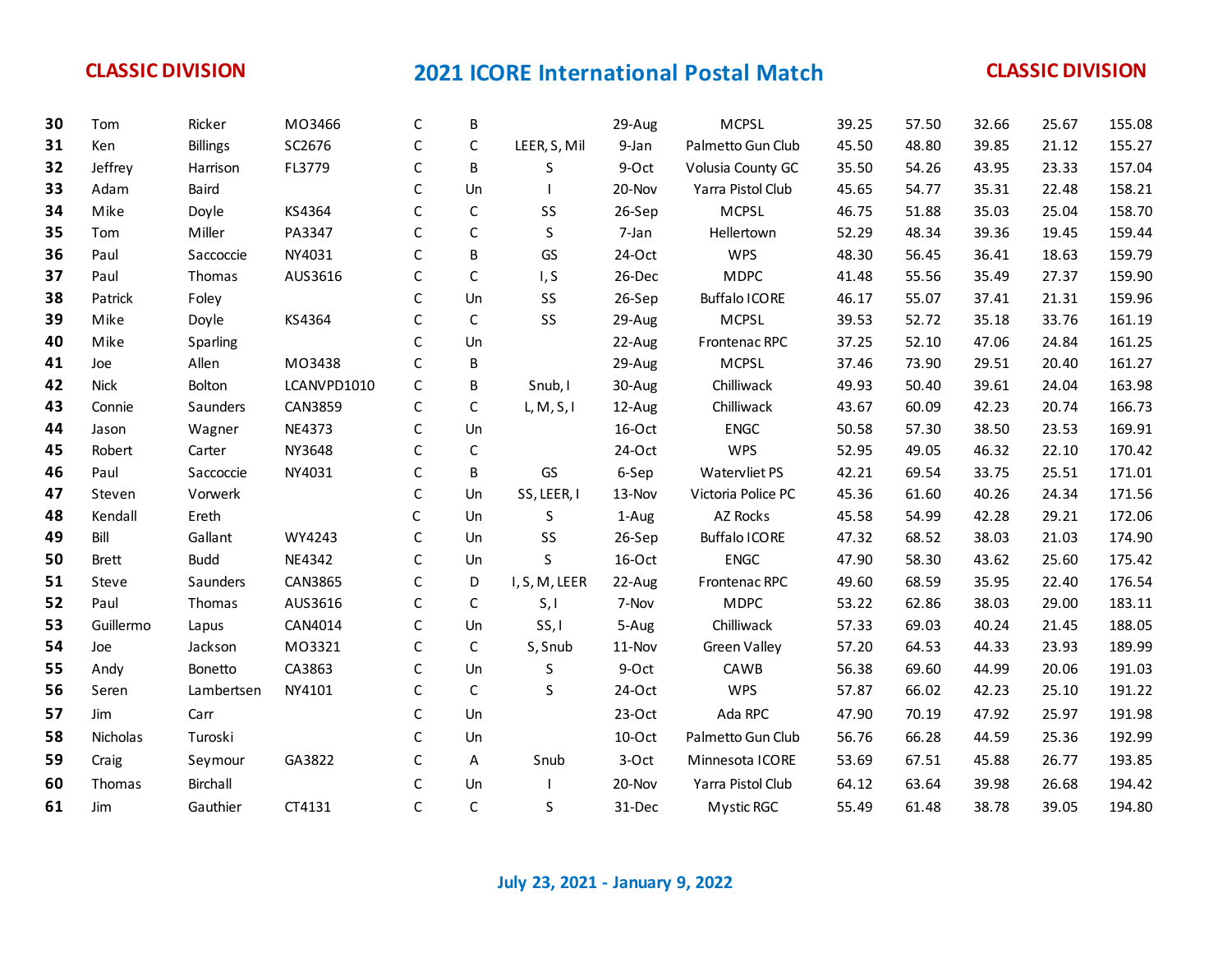| 62 | Tom        | Miller        | PA3347  | C            | C            | S       | $22-Oct$  | Hellertown        | 55.30 | 63.94  | 53.42 | 23.11 | 195.77 |
|----|------------|---------------|---------|--------------|--------------|---------|-----------|-------------------|-------|--------|-------|-------|--------|
| 63 | David      | Gildon        | LOK3016 | C            | Un           | S       | $23-Oct$  | Ada RPC           | 20.00 | 65.36  | 45.70 | 21.85 | 199.97 |
| 64 | Alfred     | Sauve         | LGA2809 | $\mathsf C$  | $\mathsf{C}$ | S       | 9-Oct     | Riverbend         | 58.97 | 64.45  | 58.16 | 22.04 | 203.62 |
| 65 | <b>Bob</b> | Christopher   | NY3117  | C            | $\mathsf{C}$ |         | $23-Oct$  | Genesee WG        | 80.19 | 58.02  | 41.47 | 24.53 | 204.21 |
| 66 | David      | Canney        |         | $\mathsf C$  | Un           | SS      | 19-Sep    | MAWG              | 55.20 | 70.12  | 48.84 | 34.14 | 208.30 |
| 67 | Paul       | Thomas        | AUS3616 | $\mathsf C$  | $\mathsf C$  | S, I    | 20-Nov    | Yarra Pistol Club | 58.30 | 85.01  | 36.15 | 29.29 | 208.75 |
| 68 | Mark       | Thomas        |         | C            | Un           |         | 8-Aug     | PR&G              | 58.07 | 72.02  | 55.02 | 24.97 | 210.08 |
| 69 | Massimo    | Mirti         |         | $\mathsf C$  | Un           | I, S    | 21-Aug    | Romagna Shooting  | 66.90 | 68.06  | 51.72 | 30.43 | 217.11 |
| 70 | James      | Terpstra      | AZ2403  | C            | $\mathsf C$  |         | 8-Aug     | PR&G              | 43.42 | 61.16  | 53.71 | 60.59 | 218.88 |
| 71 | Cliff      | Trait         | SC4374  | C            | Un           | SS      | 9-Jan     | Palmetto Gun Club | 75.70 | 69.62  | 48.59 | 30.68 | 224.59 |
| 72 | James      | DeLong        | SC4379  | $\mathsf C$  | D            | LEER    | $10$ -Oct | Palmetto Gun Club | 70.76 | 81.66  | 42.68 | 29.86 | 224.96 |
| 73 | Timothy    | McSheehy      | NE4335  | $\mathsf C$  | Un           | GS      | 16-Oct    | <b>ENGC</b>       | 66.53 | 77.39  | 51.60 | 30.12 | 225.54 |
| 74 | William    | Smithem       | SC3617  | C            | D            | SS      | $10$ -Oct | Palmetto Gun Club | 52.80 | 76.33  | 63.40 | 34.13 | 226.66 |
| 75 | Mark       | Gadomski      | SC2678  | $\mathsf C$  | D            | $\sf S$ | 9-Jan     | Palmetto Gun Club | 80.96 | 74.96  | 51.13 | 26.18 | 233.23 |
| 76 | Kelly      | Campbell      | OK4274  | $\mathsf C$  | D            | S       | 28-Aug    | Ada RPC           | 75.76 | 78.25  | 50.34 | 31.15 | 235.50 |
| 77 | Daniel     | Higgins       | SC4370  | C            | D            | S       | 10-Oct    | Palmetto Gun Club | 68.28 | 72.99  | 62.31 | 31.96 | 235.54 |
| 78 | Walt       | <b>Boice</b>  | NY4091  | $\mathsf C$  | D            | GS      | 24-Oct    | <b>WPS</b>        | 72.96 | 76.15  | 56.94 | 33.52 | 239.57 |
| 79 | Paolo      | Conti         |         | C            | Un           | I, GS   | 22-Aug    | Romagna Shooting  | 81.56 | 97.18  | 40.57 | 23.23 | 242.54 |
| 80 | Joseph     | <b>Butler</b> |         | C            | Un           | SS      | 10-Oct    | <b>WVRPC</b>      | 76.03 | 76.13  | 62.01 | 29.08 | 243.25 |
| 81 | Rodney     | Clarkson      |         | $\mathsf C$  | Un           | SS      | 6-Sep     | Watervliet PS     | 83.55 | 96.59  | 41.52 | 27.51 | 249.17 |
| 82 | James      | DeLong        | SC4379  | C            | D            | LEER    | 12-Dec    | Palmetto Gun Club | 85.50 | 70.37  | 63.11 | 30.89 | 249.87 |
| 83 | Andy       | Schaffer      |         | C            | Un           | S       | 9-Jan     | Palmetto Gun Club | 70.51 | 95.30  | 52.96 | 35.20 | 253.96 |
| 84 | David      | Greene        | NY2205  | $\mathsf C$  | $\mathsf C$  |         | 24-Oct    | <b>WPS</b>        | 55.09 | 65.95  | 93.77 | 41.17 | 255.98 |
| 85 | John       | Tremblay      | OK4267  | $\mathsf C$  | Un           |         | $23-Oct$  | Ada RPC           | 87.16 | 80.80  | 57.98 | 31.63 | 257.57 |
| 86 | Daniel     | Higgins       | SC4370  | C            | D            |         | 9-Jan     | Palmetto Gun Club | 77.10 | 95.06  | 55.69 | 32.40 | 260.25 |
| 87 | William    | Smithem       | SC3617  | $\mathsf C$  | D            | SS      | 14-Nov    | Palmetto Gun Club | 52.14 | 102.22 | 72.15 | 37.22 | 263.73 |
| 88 | Don        | Rimai         | LNY3179 | $\mathsf C$  | D            |         | 23-Oct    | Genesee WG        | 77.95 | 80.69  | 83.25 | 26.55 | 268.44 |
| 89 | Daniel     | Higgins       | SC4370  | C            | D            | S       | 12-Dec    | Palmetto Gun Club | 87.30 | 94.50  | 59.62 | 35.17 | 276.59 |
| 90 | William    | Smithem       | SC3617  | C            | D            | SS      | 12-Dec    | Palmetto Gun Club | 70.29 | 116.80 | 57.58 | 36.69 | 281.36 |
| 91 | Hollan     | Sparrow       | SC4259  | C            | D            | J       | 10-Oct    | Palmetto Gun Club | 80.61 | 106.63 | 61.90 | 37.86 | 287.00 |
| 92 | Caleb      | Mann          |         | $\mathsf{C}$ | Un           |         | 10-Oct    | <b>WVRPC</b>      | 81.57 | 101.72 | 76.51 | 37.32 | 297.12 |